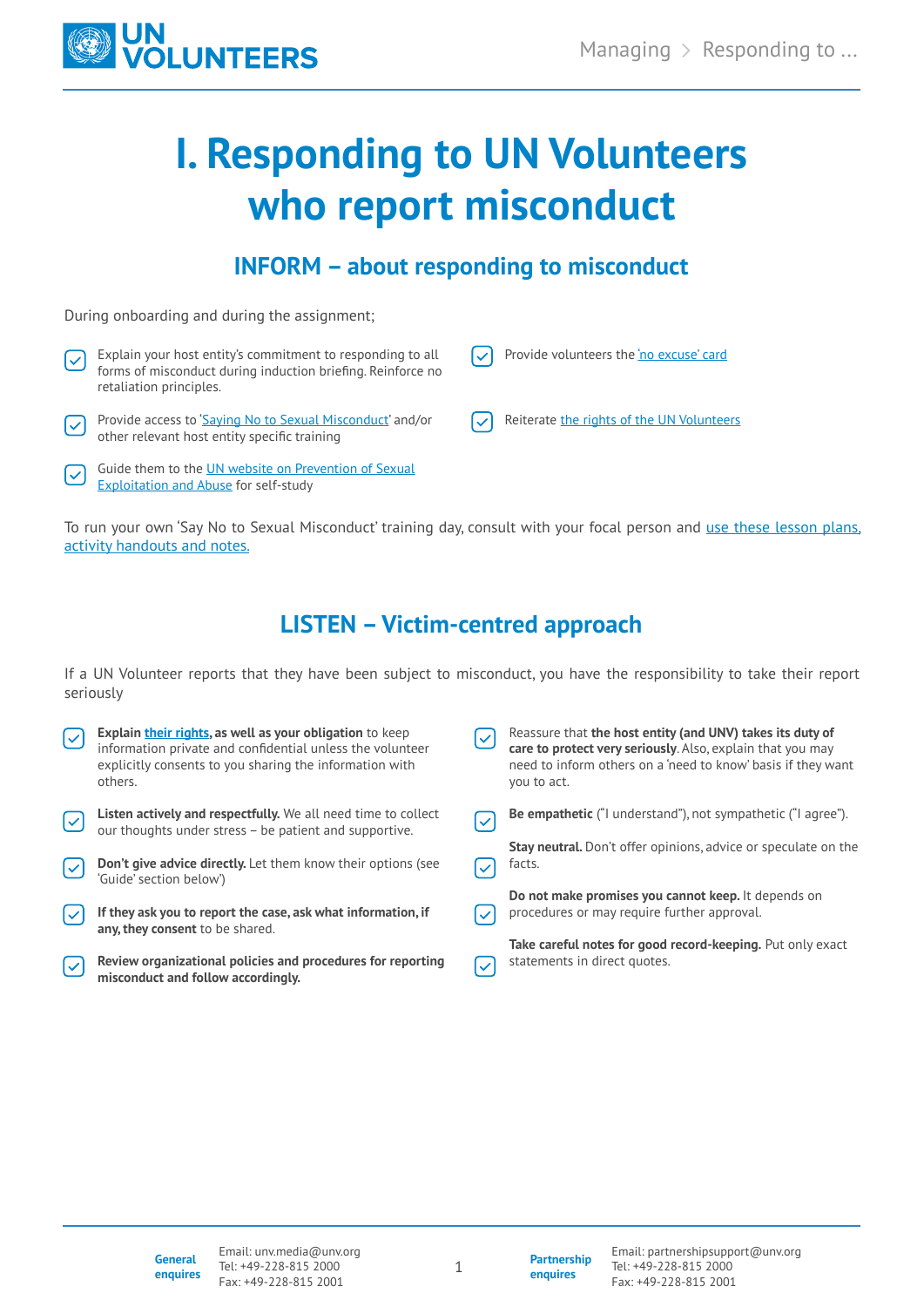

#### **Useful phrases that convey empathy**

- I am sorry to hear this, thank you for sharing with me.
- A lot of people never tell anyone about this kind of abuse, you should recognize your bravery in reporting this.
- What do you need?
- What will help?
- How would you like me to assist you?

• These are your options for action now (share easily navigable and understandable information about reporting, support procedures).

• If you decide to make a formal report – this is what will happen…

• If this is hard to comprehend right now you can come back another time; there is no problem in going over this information again.

- If you prefer to speak to somebody else, these are your options.
- If you chose to speak to other people, here is what you can expect regarding confidentiality and disclosure.

• I've heard what you have told me, and I understand you may need time to think about what to do or what I can do. Please feel free to come back to me another time.

## **GUIDE – Counselling, reporting and protection against retaliation**

While UN Volunteers know you're there for them, they might not always feel comfortable coming to you about something as sensitive as misconduct. Encourage them to come forward by giving your UN Volunteers with options and sharing contact details for:

| <b>Advice and Guidance</b>                                                                                                                                                                                                                                                                                                                                                                                                                                                                   | <b>Psychological Counselling</b>                                                                                                                                                                                                                                                                                                                                                                                                                                                                                                                            |  |
|----------------------------------------------------------------------------------------------------------------------------------------------------------------------------------------------------------------------------------------------------------------------------------------------------------------------------------------------------------------------------------------------------------------------------------------------------------------------------------------------|-------------------------------------------------------------------------------------------------------------------------------------------------------------------------------------------------------------------------------------------------------------------------------------------------------------------------------------------------------------------------------------------------------------------------------------------------------------------------------------------------------------------------------------------------------------|--|
| Sometimes UN Volunteers may need to counsel to under-<br>stand their obligations, rights and procedures, resolve<br>conflicts of interest or workplace disputes. Guide them to:<br>• The Ethics Office of the host entity<br>• Conduct and Discipline Team (CDT) with UN missions<br>. Office of the Ombudsman and Mediation Services<br>• Your Focal Person on Prevention of Sexual Exploitation<br>and Abuse<br>• Your Focal Person on Workplace Harassment<br>• Office of Human Resources | Witnessing or suffering trauma means UN Volunteers and<br>their families might need your help contacting:<br>• Your organization's counselling team<br>• Cigna customer service may also assist with related health<br>and well-being issues<br>• UN Department of Safety and Security's Critical Incident<br><b>Stress Management Unit</b><br>- Mr. Sohail Ali (East and South Africa):<br>ali173@un.org, 1-718-663-1520<br>- Ms. Djeneba Coulibaly (West and Central Africa):<br>colibaly45@un.org, +1-646-659-5649<br>- Mr. Abdalla Mansour Amer (MENA): |  |
|                                                                                                                                                                                                                                                                                                                                                                                                                                                                                              | mansouramer@un.org, 1-917-402-5182<br>- Ms. Kalhari Hewage (Asia & Pacific and Russian speaking<br>countries):<br>hewagem@un.org, 1-917-209-9047<br>- Ms. Anne-Marie Serrano Banguet (Europe and Americas):<br>anne-marie.serranobanquet@un.org, +1-917-209-4615                                                                                                                                                                                                                                                                                            |  |

2